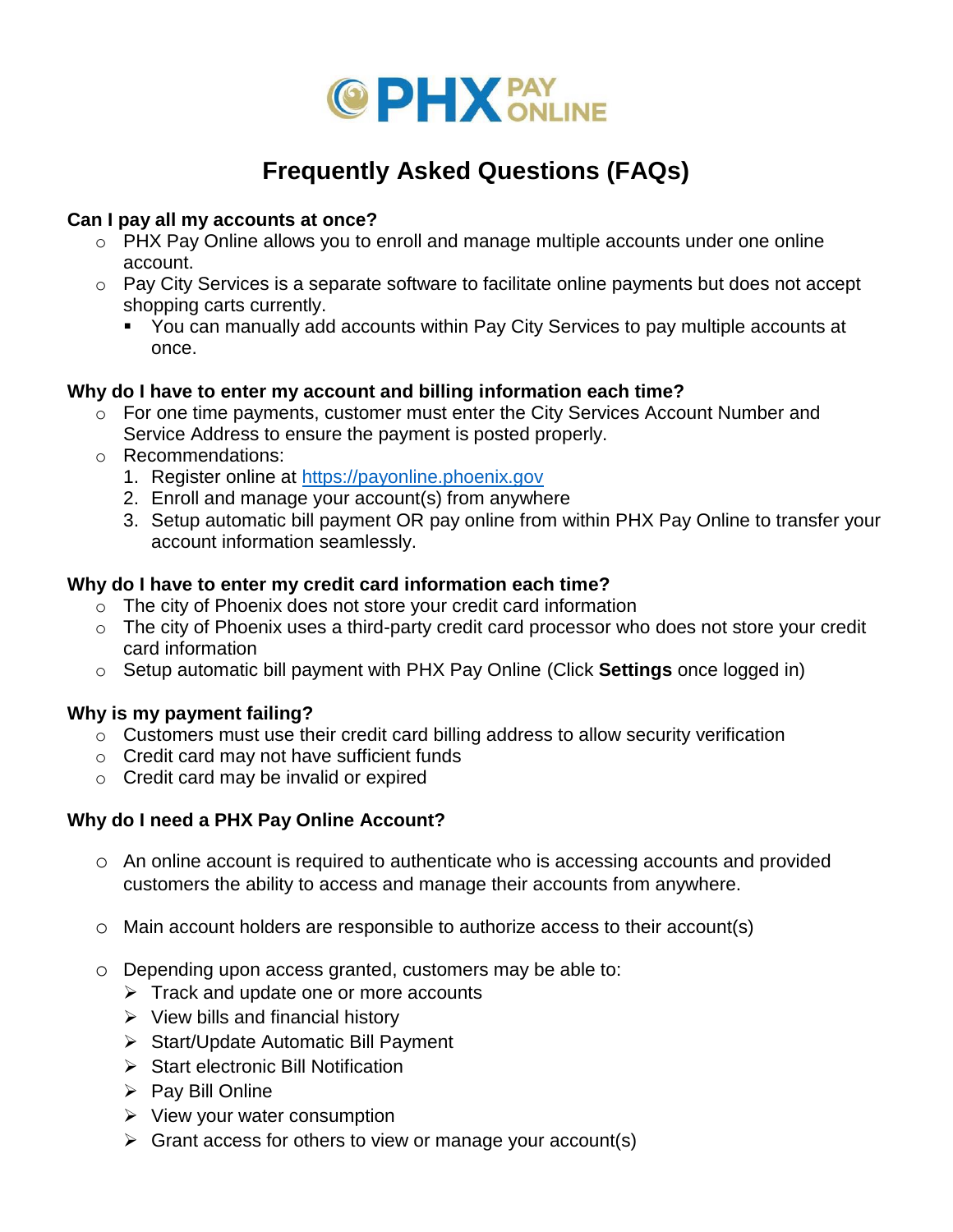

 $\triangleright$  Find Help and Link to other resources

## **How do I register/enroll?**

1. Visit <https://phoenix.gov/payonline/FAQs> **Getting Started** for step by step **instructions** 

#### **Why do I get error that my email is associated with another account when I have not created an online account?**

- o Customers receiving electronic bills (paperless) as of March 30, 2017 were setup with a PHX Pay Online account.
	- 1. **Login** to access and manage your account at [https://payonline.phoenix.gov](https://payonline.phoenix.gov/)
	- 2. **User Name** is your **Email Address** used for electronic billing
	- 3. **Password**\* is your 4-digit security **PIN** on file for main customer

**\*NOTE:** Change your password to secure your account using **Login Profile**.

- o PHX Pay Online registration was started but Step 2 of registration was not completed
	- 1. Find and open email sent from [PHXwelcome@phoenix.gov](mailto:PHXwelcome@phoenix.gov)
	- 2. Click **link provided** in email
	- 3. Enter **User Name** created at registration (User Name is case sensitive)
	- 4. Enter **Email Address** entered at registration
	- 5. Create **Password** and **confirm Password**

# **Why don't I see anything account information when I log in?**

- $\circ$  Customer needs to be invited or enroll account(s) to be access online.
	- o If existing customer invited you to access their account, you will only see the account if your online registration is associated with the email invited
- o How to Enroll
	- 1. Click **Account(s)**and **Enroll**
	- 2. Enter 10-digit **Account Number** and 4-digit security **PIN**

# **Why is my consumption history not displayed?**

- o A browser plug-in is needed to display the consumption history chart
- o Download the appropriate Adobe Flash plug-in for your browser

# **How do I view my bill?**

o **CURRENT Bill --** Click **View Bill** on your account dashboard OR

Click **Details** menu and select **View Bill**

o **HISTORIC Bills**– Click **Details**, **History** then click desired **Bill** link

# **Why do I get an error when displaying a bill?**

- o The most recent bills may not appear in our vault for a few business days. Try again later.
- o Historic bills will be available for 24 months
- o If you receive an error retrieving historic bill, please notify us at [cityservicesbill@phoenix.gov](mailto:cityservicesbill@phoenix.gov) and include your account number and bill date with an issue.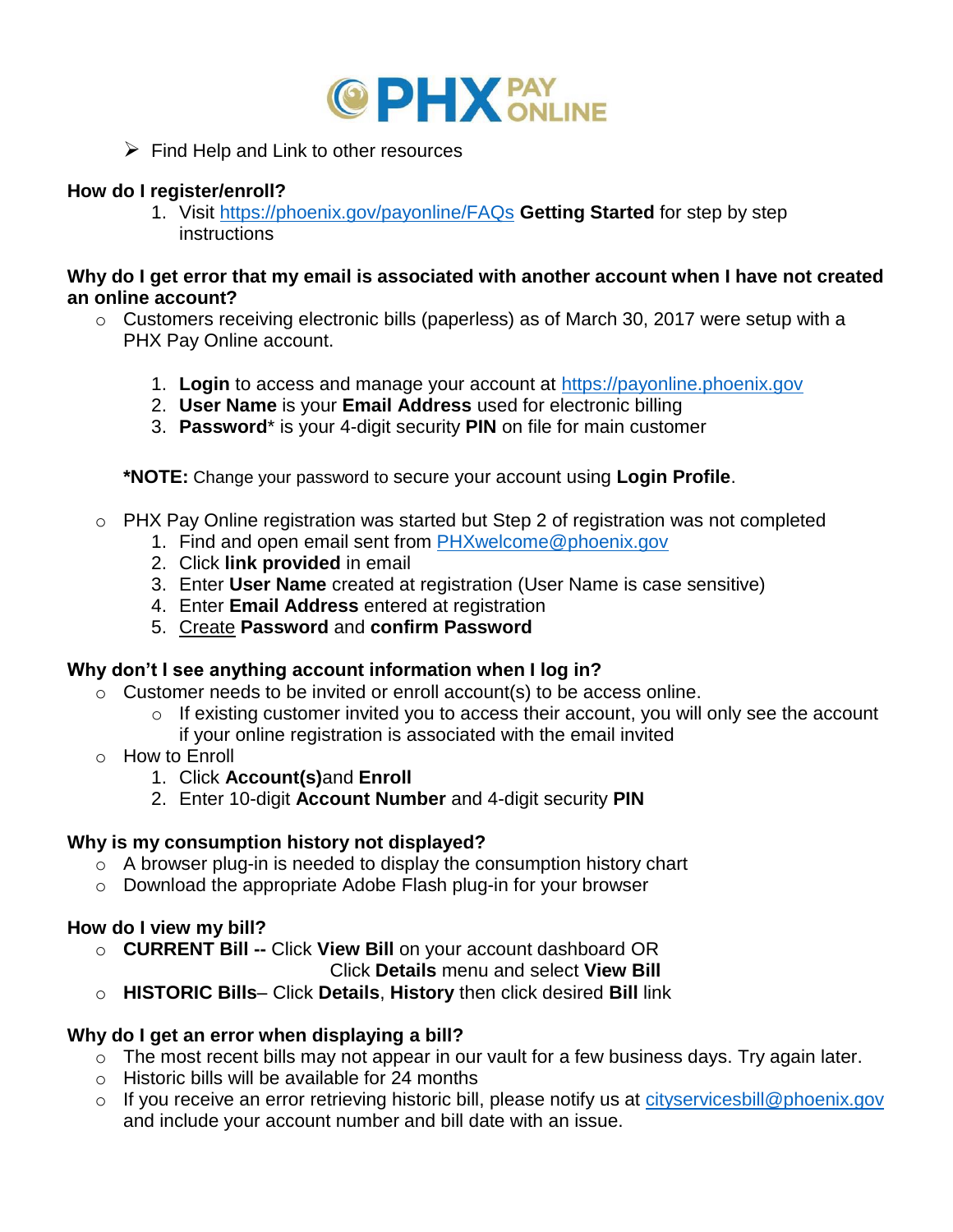

#### **How do I reset my password?**

#### **If you forgot your password:**

- 1. Click **Reset Password** menu at [https://payonline.phoenix.gov](https://payonline.phoenix.gov/)
	- a. Enter **User Name** and **Email Address** for online account
	- b. Click **Reset Password**
- 2. Find **New Password** in email sent from [PHXwelcome@phoenix.gov](mailto:PHXwelcome@phoenix.gov)
- 3. Login with **New Password**
- 4. Click **Login Profile** to change your password
	- a. Enter **Old Password** which is password provided in email
	- b. Enter **New Password** you will remember and confirm password

## **Change Password:**

- 1. After logging in, click **Login Profile** to change your password
	- **Enter Old Password** which is password provided in email
	- **Enter New Password** you will remember and confirm password

## **How do I grant access to my account(s)?**

- 1. Click **Account(s)**
- 2. Click arrow next to desired account to view options
- 3. Select options desired and enter required information

Visit<https://phoenix.gov/payonline/FAQs> for step by step instructions

#### **How do I read the dashboard?**

- **Amount Due:** Current outstanding balance
- **Charge Details:** Charges assessed on most recent bill
- **Consumption Last Period:** Amount of water used. Centum cubic feet (CCF), also called hundred cubic feet (HCF) representing one hundred cubic feet of water. Most common unit used by both water and natural gas utilities. One Unit on your bill is equal to 778 gallons or one CCF.
- **Pay Now:** Allows one time payments online. Please have credit card and card billing address available. This only appears for account holders.
- **Six Months Overview:** Amount of water used by month
- **View Bill:** Presents copy of most recent bill

#### **How do I update my City Services Account(s)?**

- 1. Click **Settings** to changes account settings **OR**
- 2. Click **Account(s)** and click **arrow** next to account to expand options
- Visit<https://phoenix.gov/payonline/FAQs> for step by step instructions

#### **Why is the total on my dashboard different than my current bill?**

- $\circ$  Totals on the bill are as of the date of the most recent bill
- o Dashboard totals are real-time totals
- o Dashboard totals reflect current bill charges, outstanding amounts and current charges waiting to be reflected on next bill. See descriptions below:
	- $\circ$  Amount Due Total about due including current late fees or adjustments